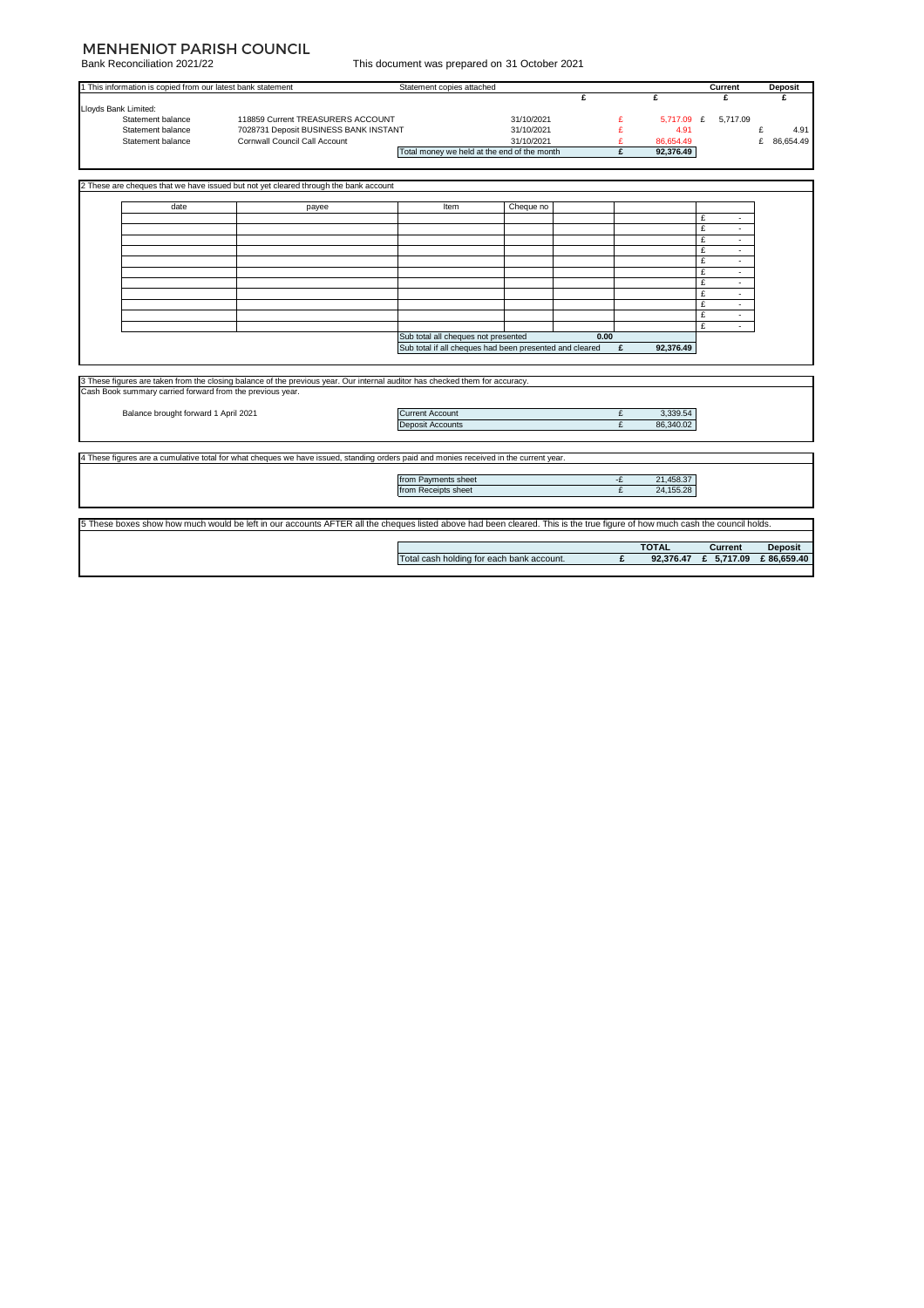

02 November 2021

Menheniot Parish Council LAMBEST COTTAGE **MENHENIOT** LISKEARD CORNWALL **PL14 3RE** 

**TREASURERS ACCOUNT** 

## **Your Account**

**Sort Code** 30-95-08 **Account Number** 00118859

01 October 2021 to 31 October 2021

| Money In  | £0.00. | Balance on 01 October 2021           | £8,207.64 |
|-----------|--------|--------------------------------------|-----------|
| Money Out |        | £2.490.55 Balance on 31 October 2021 | £5.717.09 |

## **Your Transactions**

| Date                                 | <b>Description</b>                    | <b>Type</b> | Money In (£) | Money Out (£) | Balance (£) |
|--------------------------------------|---------------------------------------|-------------|--------------|---------------|-------------|
| 06 Oct 21                            | DEN - TEK CD 8028                     | <b>DEB</b>  |              | 20.00         | 8,187.64    |
| 07 Oct 21                            | <b>KEITH GOLDSMITH</b>                | <b>BP</b>   |              | 75.26         | 8,112.38    |
| 07 Oct 21                            | NM JAMES                              | <b>BP</b>   |              | 70.00         | 8,042.38    |
| 13 Oct 21                            | IZ *Liskeard Stati CD 8028            | DEB         |              | 4.79          | 8,037.59    |
| 22 Oct 21                            | EDFENERGY CUST PLC<br>9000100000      | DD          |              | 113.82        | 7,923.77    |
| 25 Oct 21                            | ZOOM.US 888-799-96 CD 8028<br>24OCT21 | DEB         |              | 14.39         | 7,909.38    |
| 25 Oct 21                            | <b>JOHN HESKETH</b>                   | <b>BP</b>   |              | 540.00        | 7,369.38    |
| 25 Oct 21                            | <b>KYLEIGH NEWBOULD</b>               | <b>BP</b>   |              | 217.15        | 7,152.23    |
| 25 Oct 21                            | HMRC - ACCOUNTS OF                    | <b>BP</b>   |              | 89.60         | 7,062.63    |
| 25 Oct 21                            | <b>SSE ENTERPRISE</b>                 | <b>BP</b>   |              | 97.20         | 6,965.43    |
| 25 Oct 21                            | <b>TONY BALL</b>                      | <b>BP</b>   |              | 556.00        | 6,409.43    |
| 25 Oct 21                            | <b>BROXAP</b>                         | <b>BP</b>   |              | 286.80        | 6,122.63    |
| 25 Oct 21                            | CHIC FLOWER DESIGN                    | <b>BP</b>   |              | 210.00        | 5,912.63    |
| 25 Oct 21                            | <b>JAYNENE WHITE</b>                  | <b>BP</b>   |              | 13.98         | 5,898.65    |
| 26 Oct 21<br>Continued on next page) | WWW.JWPLANT.CO.UK CD                  | DEB         |              | 181.56        | 5,717.09    |

Lloyds Bank plc. Registered Office: 25 Gresham Street, London EC2V 7HN. Registered in England and Wales no. 2065. Authorised by the<br>Prudential Regulation Authority and regulated by the Financial Conduct Authority and the P Registration Number 119278.